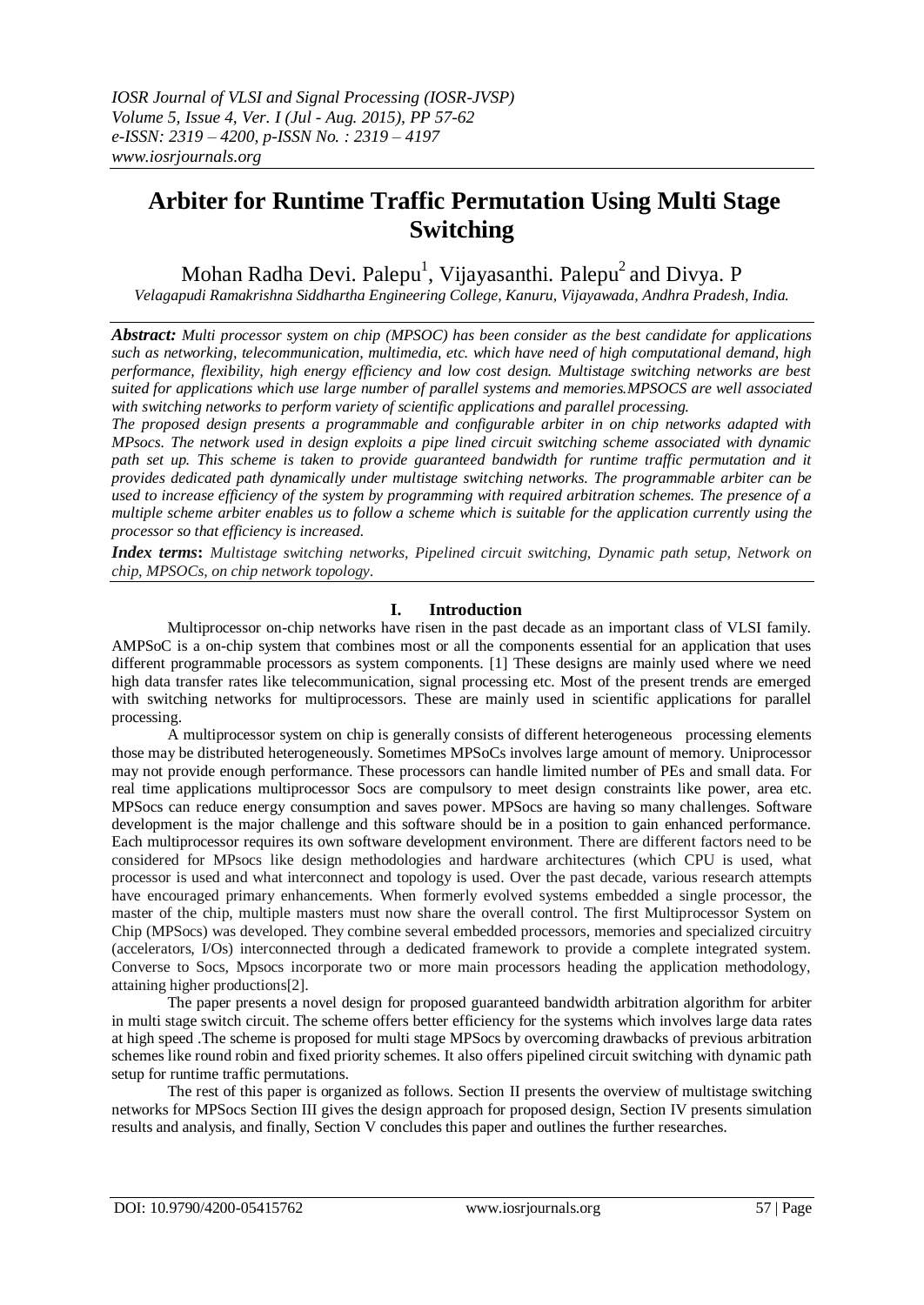## **II. Multi Processor System On Chip With Multistage Switch Circuit**

Developments in semi conductor technology brought sensational changes in integrated circuit design by scaling down its size. The technology is kept on increasing from single chip, soc and multiple chips. But the services provided by this technology not sufficient because needs and demands are increased. The technology has grown and demands for applications also let the discovery of MPsocs and these has become a major class of VLSI technology. MPSocs have to serve with limited power applications with limited area. MPsocs must fulfill real time deadlines. Mpsocs generally designed with processing Elements, mini architectural blocks and interconnects with particular design parameters [5], [11].

### **A. On chip network topology**



**Fig.1.**Proposed on-chip network topology with port addressing scheme

The on chip network topology belongs to clos network topology. It is used for commercial applications and it is best suit for MPsocs to support dynamic changes. It employs pipelining concept combined with dynamic path set up. The dynamic path-setup scheme enables arbitrary traffic permutations in run time. Because of dedicated path by circuit switching, data is guarantee reached to output. No data is missed. The circuitswitching approach offers a guarantee of permuted data. The proposed design involves configuration and programming of Arbiter in switch circuit.

Clos network, also one of the important network topology families. It is more importantly used in MPsocs and each network consists of thousands of nodes. The figure shows a three-stage Clos network is named as  $f(p, q, r)$ , where q represents the number of inputs in each of r first-stage switches and p is the number of second-stage switches. In order to support a parallelism degree of 16 as in most practical MPSoCs, we proposed to use  $f(4,4,4)$  as a topology for the designed network (see Fig 1). The peculiar behaviour of this topology is its rearrangeble property. Depends on our obligation we will lessen number of stages so that we reduce wiring costs there by implementation cost.

#### **B .Common switch architecture and Programmable arbiter**

These switches are all same as regular switch construction modelling shown in Fig.4.3. The difference between each switch is each one having different probing algorithms. The switch architecture has three main components: INPUT CONTROLs (ICs), OUTPUT CONTROLs (OCs), an ARBITER, and a CROSSBAR. To save the wiring costs Incoming probes are send through data paths. The ARBITER has two main functions:

- Connection of the Ans\_Outs and the ICs with the Grant bus,
- $\triangleright$  As a ref for the solicitations from the Ics.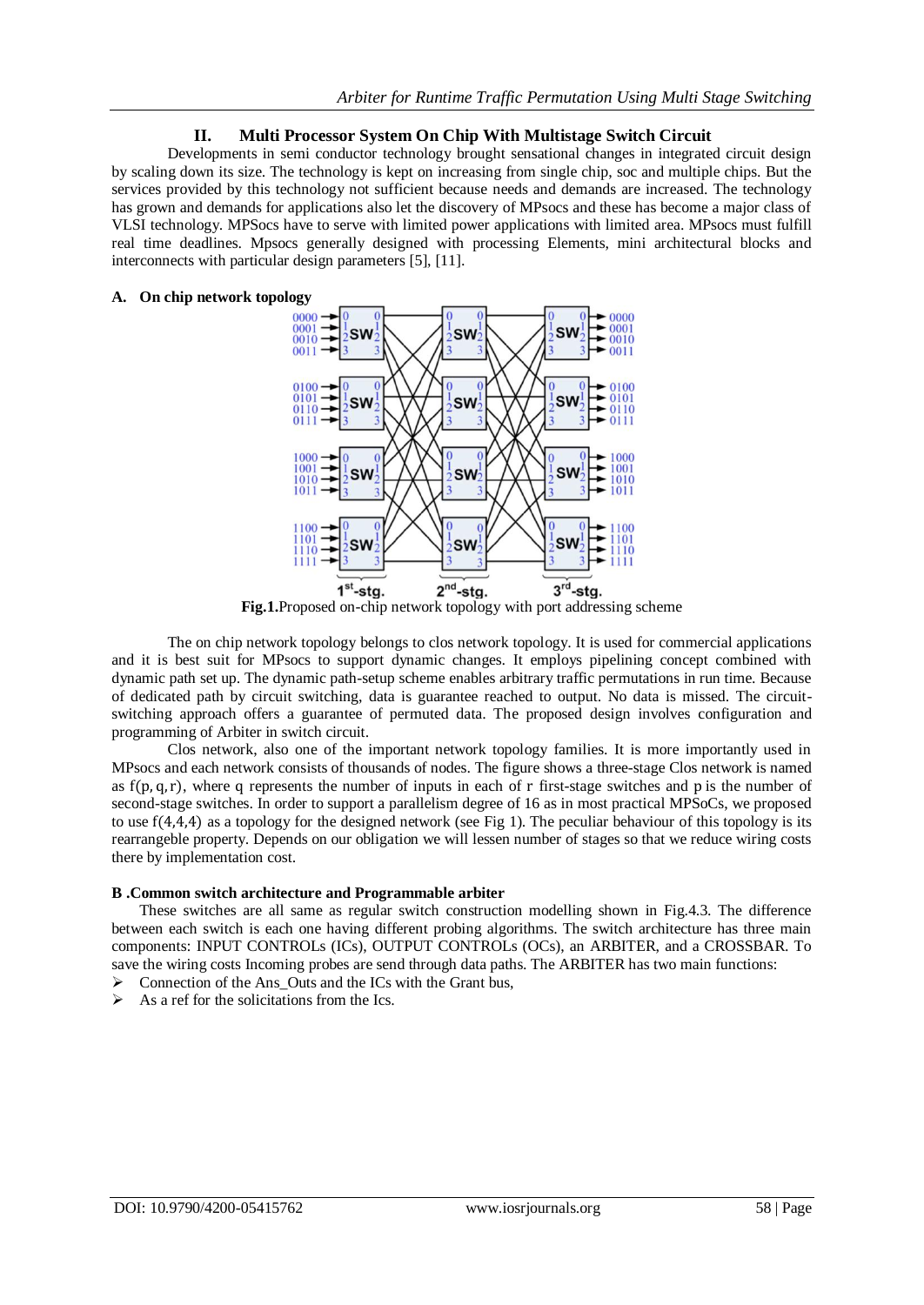

The IC is used to cheque the output status through status bus when more than one incoming requests are reached at input and requests the ARBITER to connect to the requested OC through the Request bus. The ARBITER cross-connects the corresponding Ans Out with the IC through the Grant bus When accepting this request. The programmed ARBITER will apply its pre defined arbitration schemes and it solves the data conflict problem. When connection is happened only one output is selected, where as remaining routes are blocked.

#### **Programmable Arbiter**

In the previous design, the switch circuit consists of Arbiter as shown in above figure 2. This arbiter can be programmed and configurable with different arbitration schemes To overcome drawback in the previous system with arbitration schemes ,new design is proposed with new arbitration scheme for better efficiency. The previous schemes are itself are having drawbacks and these schemes are not suitable for all the real time applications.

#### **Proposed Arbitration scheme-Guaranteed Bandwidth (GBW) Scheme**

In this scheme, all tasks or devices will get access those who put request for grant to communicate with other device. By overcoming drawbacks of above two schemes, means inefficiency in round robin, starvation problem in fixed priority, and this scheme provides better results so that the efficiency is increased

## **How this scheme works**?

For example, four devices are trying for accessing or communicate with other device. All devices has put request for grant. We first initially assign priorities. Initially the highest priority device gets access. What about other devices? Now the highest priority will get decreased by one value in next clock cycle or after getting first access. This process will continue until to the next highest priority value. Now the second highest priority device will get access. This process will continue to the next highest priority value and so on. In this all the devices will get access those devices put request for grant. So all the drawbacks are overcome and efficiency is increased.

## **III. Design For Proposed Arbitration Scheme**

Fig 3 shows block diagram of proposed arbitration scheme. When arbitrate signal is high arbitration can be happened. Arbitrate signal is used to programming the all arbiters which are presented in the switch circuit and the current master priority value stored in corresponding address in priority table and also current master value decremented by one value. Master number and priority signals are inputs for Multiplexer. Write signal at input side of Multiplexer is used for programming masters with priorities and it is high while programming. The output write signal is used to write the data and address in priority table. Then the request vector and priorities are logical ANDedbitwisely and the output is given to parallel comparator. The parallel comparator compares all values and gives highest priority signal as output. The actual output of parallel comparator is the priority value. Then only feedback from current master to the multiplexer is possible. The current master will always get access. In this way all devices will get grant to access the data. So that the throughput of system is increased.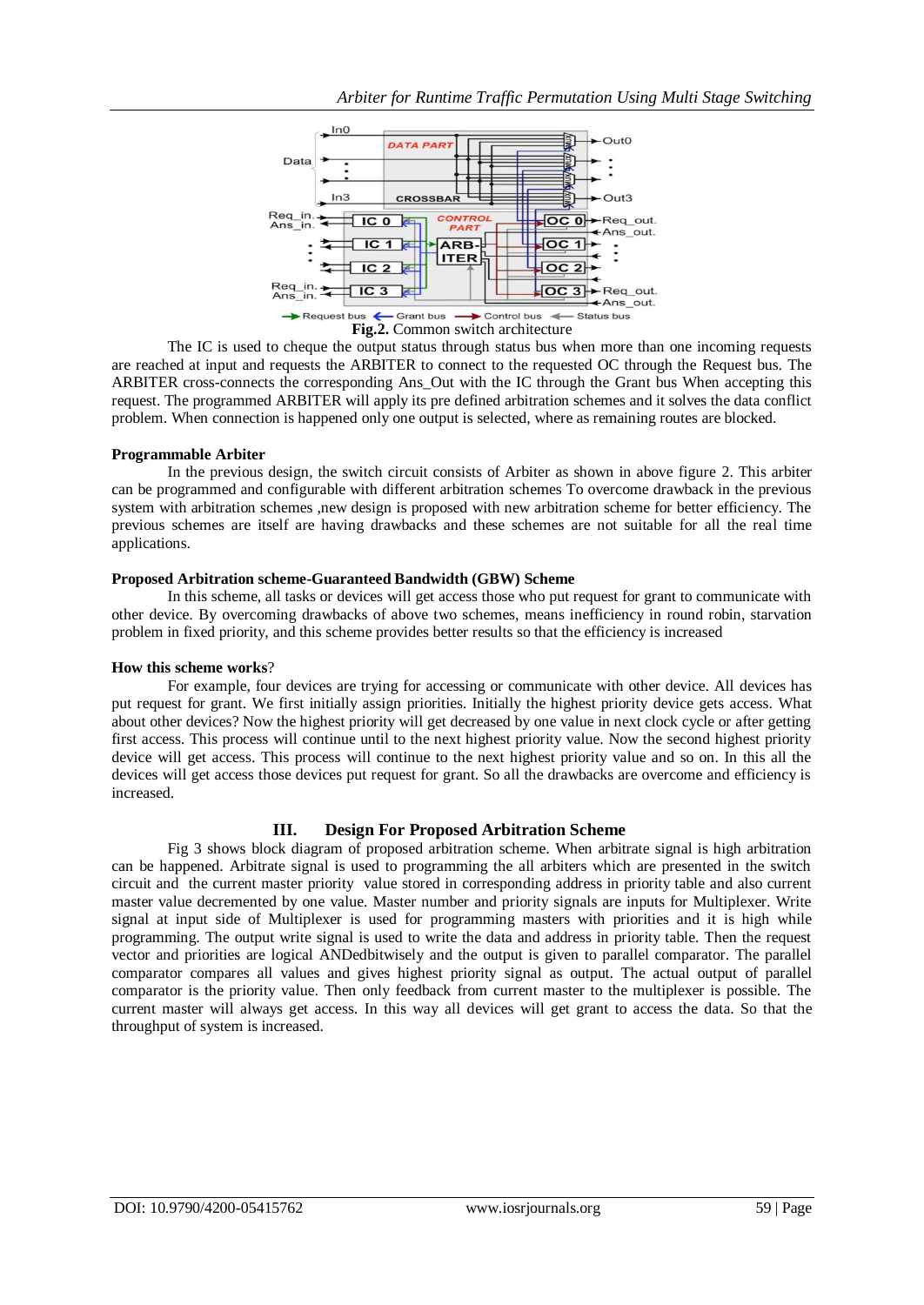

**Fig.3.** Block Diagram for proposed arbitration scheme

## **IV. Simulation Results**

In multistage switching networks there are several stages involved in real time for traffic permutations. These permutations dynamically changes as per availability of path for connection. Here, the network employs a 3x4 on chip switch network topology, each stage having four switches and each switch having four inputs. Any device from input side can send data to any device on output side. For example, any of four devices wants to communicate with same output at output side, for this we need to put high request on signals. The output has to appear at required destination. Initially, arbiters are programmed with priorities for each device or input. In the simulation results, four devices or requests for same output at destination. In the proposed arbitration scheme, the data of four inputs reach the required destination and each device gets access. Efficiency is increased. Verilog HDL language is used for programming and ModelSim are used for simulating the proposed circuit.

The proposed on chip topology is a 3 stage switch circuit. At input side, four switches are present and each switch consists of 4 inputs. So totally there are 16 inputs. To explain arbitration, for example 4 ports are requesting for same output at destination. Since all ports are requesting the same output, the requested address is same. Here it is written as  $0_0$ -2. That means  $0^{\text{th}}$  arbiter, $0^{\text{th}}$  port in the  $2^{\text{nd}}$  stage. The output has to be reached to that address location. The below figures shows simulation results

| n bit<br>$\sqrt{\omega_{\rm{max}}}$           |            |                            |                                  |                             |                                     |                                                |
|-----------------------------------------------|------------|----------------------------|----------------------------------|-----------------------------|-------------------------------------|------------------------------------------------|
| <b>I</b> hoogan profes                        |            |                            |                                  |                             |                                     |                                                |
| <b>g.4</b> hop blacker and                    | S)         | 30)                        | 헤                                | 6h)                         | 60                                  | 604                                            |
| op tynaster number                            | M          | 250 251 252 253            | 250 251 252 253                  | 250 251 252 253             | 2No (2No (2N2 2N3                   | [2h0 (2h1 [2h2 ]2h3                            |
| <mark>,</mark> ho biorany vale                | 41         | <b>40 40 46 48</b>         | 413 416 418                      | 472 476 476                 | 46 (4r. 46 48                       | $4a$ $4a$ $4b$ $4b$                            |
|                                               |            | Nos                        |                                  |                             |                                     |                                                |
| 4 /op bids<br>$+$ $\hbar$ pits                | M          |                            | r ng nga gannanggan gang pagbala |                             |                                     |                                                |
| hop thierogian promies                        | ib1        |                            | <b>Fill</b>                      |                             |                                     |                                                |
| <b>ho</b> claties add<br>Nop_thinaster_number | âX,<br>Thi | 価<br>(2h1 (2h2 ) 2h3<br>ÍМ | 260 261 262 263                  | 1610<br>260 (261 (262 ) 263 | <b>BB</b><br>M<br>(2h1, 12h2, 12h3) | <b>GYN</b><br>(zh) (zh) (zh) )                 |
| 8- <sup>4</sup> ho closing value              | k.         | The TAx: TAX: 148          | (Au 14c 146 148                  | 14ha 14hc 14h6 14h8         | (4ha 14hc 14h6 14h8                 | $[4a]$ $[4c]$ $[46]$                           |
| $\sqrt{\frac{1}{2}}$<br>$\frac{1}{2}$ to the  |            |                            |                                  |                             |                                     |                                                |
| $\gamma$ , hop there can provide              |            |                            |                                  |                             |                                     |                                                |
| <b>0-9</b> too blanker and                    | 660        | 6h                         | (Sh)                             | 16M                         | 610                                 | lik                                            |
| + y loo thinaster number                      | 2ht        | 2h0 12h1 12h2 12h3         | (2h) 12h1 (2h2 12h3              | 2h0 12h1 12h2 12h3          | 260 (261 ) 262 (263                 | 12h0 12h1 12h2 12h3                            |
| <b>14 hopperently rate</b>                    | k          | the <i>fine</i> (4h6 14h6  | The 14c 146 146                  | Fia 14k 146 148             | the 14x 146 148                     | 14 <sub>18</sub>   4 <sub>10</sub>   416   418 |

**Fig.4(a).** Arbiters priorities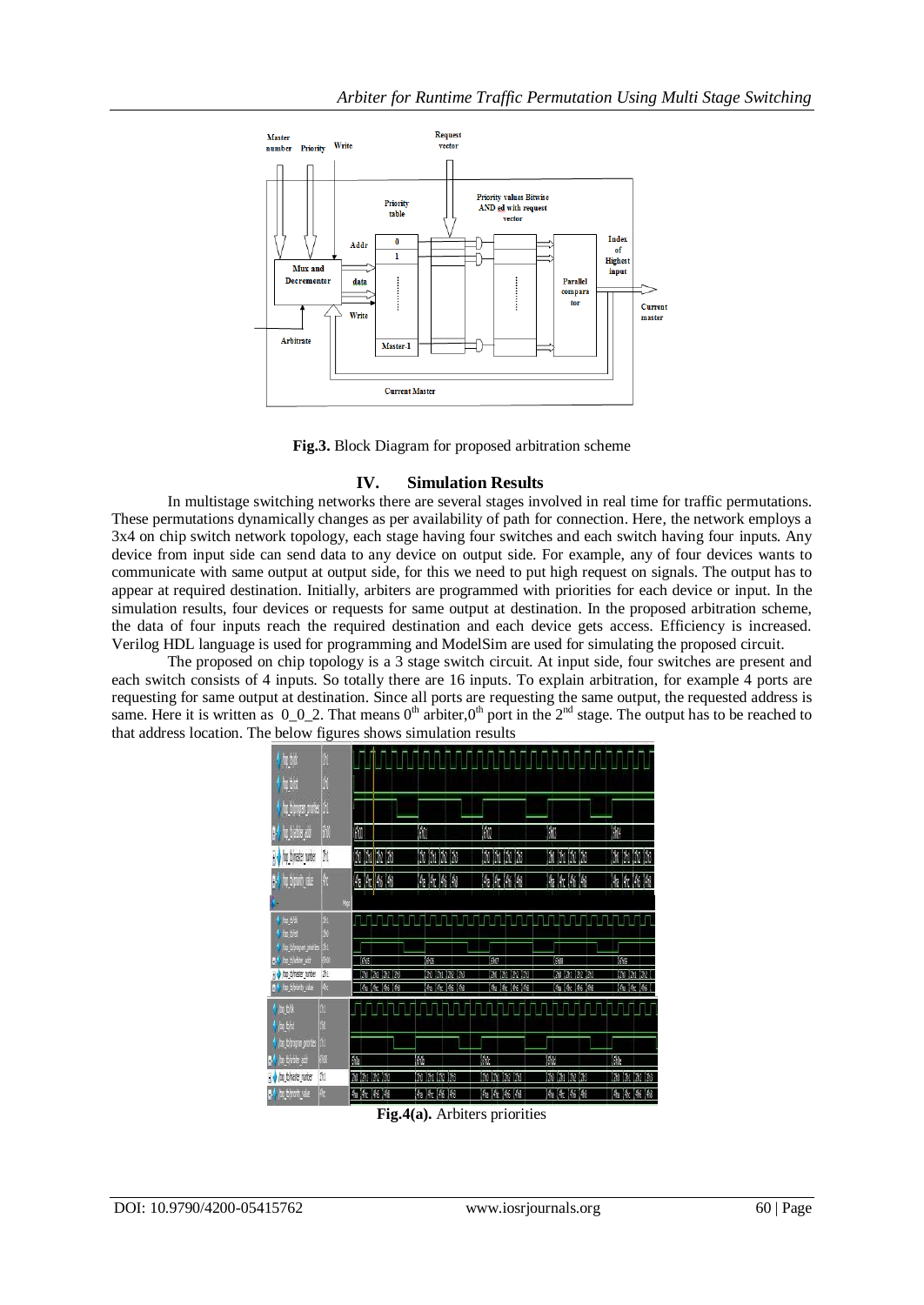

**V. Conclusion**